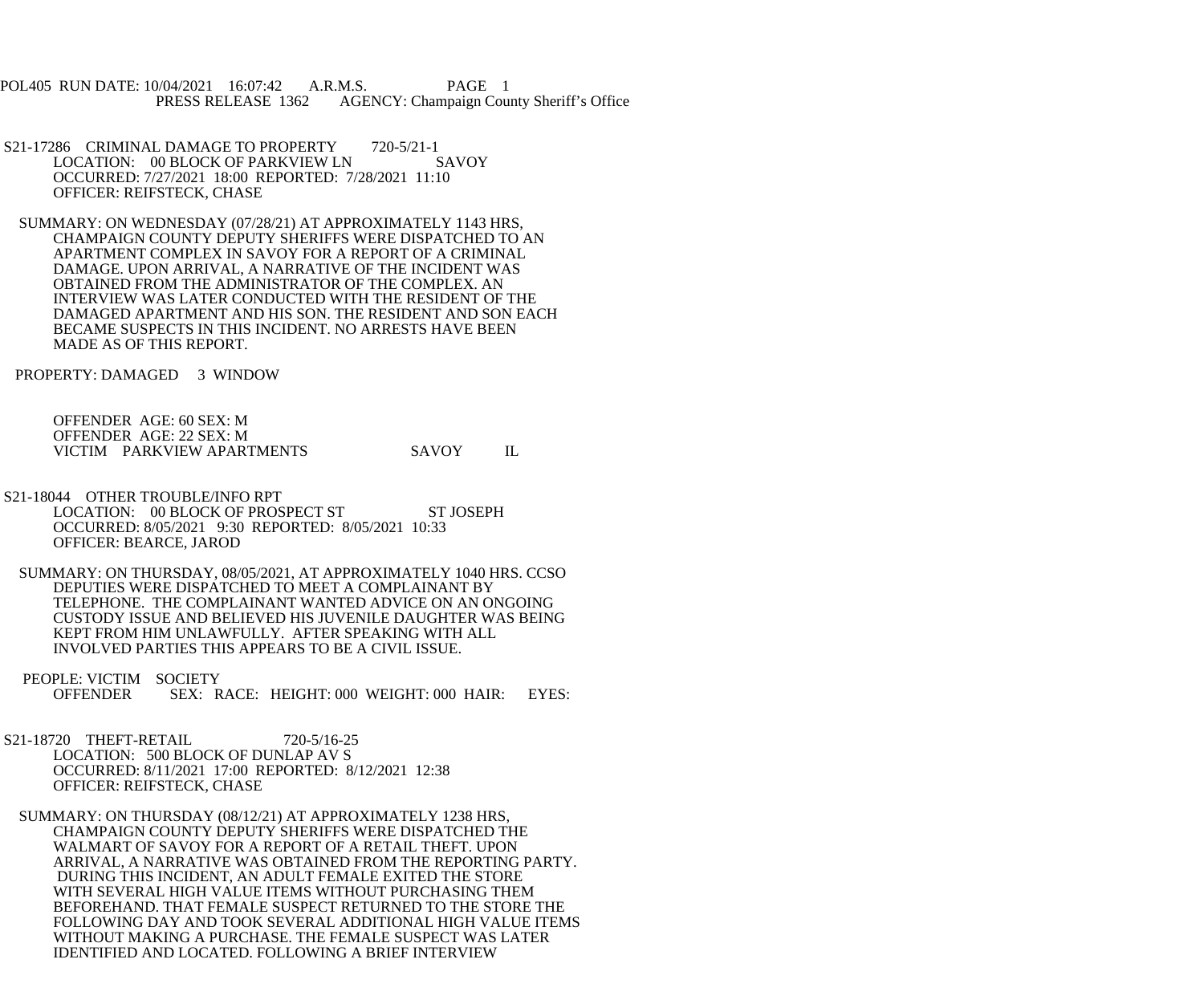POL405 RUN DATE: 10/04/2021 16:07:42 A.R.M.S. PAGE 2<br>PRESS RELEASE 1362 AGENCY: Champaign Cou AGENCY: Champaign County Sheriff's Office CONCERNING THE INCIDENT, SHE WAS ISSUED AN NTA FOR RETAIL THEFT.

 OFFENDER SEX: RACE: HEIGHT: 000 WEIGHT: 000 HAIR: EYES: VICTIM AGE: SEX:

S21-18856 ASSIST FIRE DEPT<br>LOCATION: N L

N DUNLAP AV N / ARBOUR TOWNE PL OCCURRED: 8/13/2021 22:45 REPORTED: 8/13/2021 22:49 OFFICER: MAIDENS, MARK

 SUMMARY: ON FRIDAY EVENING AUGUST 13, 2021 A DEPUTY OF THE CHAMPAIGN COUNTY SHERIFF'S OFFICE RESPONDED TO AN INTERSECTION IN THE VILLAGE OF SAVOY FOR AN ASSIST FIRE CALL. A VEHICLE BURNED AS A RESULT OF MECHANICAL FAILURE; THERE WERE NO INJURIES OR COLLATERAL PROPERTY DAMAGE.

 OFFENDER AGE: 00 SEX: U RACE: U HEIGHT: 000 WEIGHT: 000 HAIR: EYES: VICTIM SOCIETY

S21-19241 ASSIST FIRE DEPT<br>LOCATION: ARBOURS DR WOODFIELD DR/LYNDHUR OCCURRED: 8/18/2021 14:30 REPORTED: 8/18/2021 14:49 OFFICER: REIFSTECK, CHASE

 SUMMARY: ON WEDNESDAY (08/18/21) AT APPROXIMATELY 1450 HRS, CHAMPAIGN COUNTY DEPUTY SHERIFFS WERE DISPATCHED TO A VEHICLE REPAIR CENTER IN SAVOY, FOR A WORKING FIRE. FIREFIGHTERS ARRIVED ON SCENE AND FOUND THERE TO BE A SMALL AMOUNT OF INSULATION ON FIRE. THE FIRE WAS QUICKLY EXTINGUISHED AND FOUND TO BE CAUSED BY AN EQUIPMENT MALFUNCTION. NO ONE WAS INJURED DUE TO THE INCIDENT.

 OFFENDER AGE: 00 SEX: U RACE: U HEIGHT: 000 WEIGHT: 000 HAIR: EYES: VICTIM SOCIETY

 S21-19376 FLEEING OR ATTEMPT TO ELUDE POLICE 625-5/11-204 FAILURE TO YIELD TO EMERGENCY VEH 625-5/11-907 TRAFFIC SIGNAL VIOLATION 625-5/11-306<br>LOCATION: PROSPECT N / TREMONT PROSPECT N / OCCURRED: 8/20/2021 0:08 REPORTED: 8/20/2021 0:08 OFFICER: MAYO, NICHOLAS

 SUMMARY: ON 8/20/21, DEPUTIES CONDUCTED A TRAFFIC STOP IN THE CITY OF CHAMPAIGN. THE VEHICLE FAILED TO YIELD TO EMERGENCY LIGHTS ACTIVATED BY A MARKED CCSO PATROL VEHICLE, AND CONTINUED THROUGH A RESIDENTIAL AREA. CCSO DID NOT PURSUE THE VEHICLE DUE TO SAFETY CONCERNS. THE ADDRESS ON THE REGISTRATION RETURNED TO AN ADDRESS IN THOMASBORO. A FOLLOW-UP WAS LATER CONDUCTED AT THAT RESIDENCE.

PEOPLE: VICTIM SOCIETY

 OFFENDER SEX: RACE: HEIGHT: 000 WEIGHT: 000 HAIR: EYES: VEHICLE: COLOR: BLK/BLK DR 2019 MAKE: CHEV MODEL: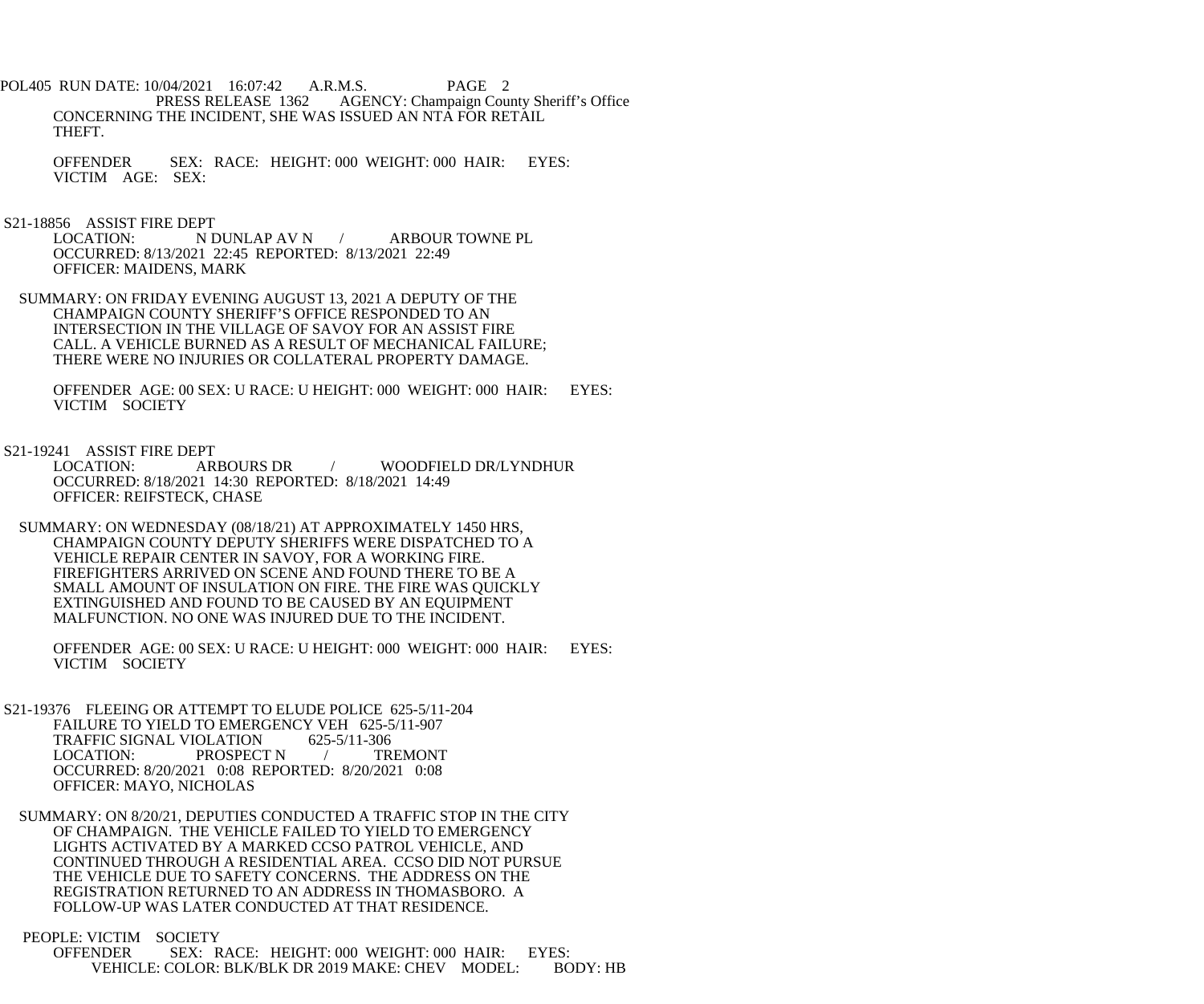POL405 RUN DATE: 10/04/2021 16:07:42 A.R.M.S. PAGE 3 PRESS RELEASE 1362 AGENCY: Champaign County Sheriff's Office

- S21-19874 DECEPTIVE PRACTICES 720-5/17-1<br>LOCATION: CARROLL AVE / PERKINS CARROLL AVE OCCURRED: 8/25/2021 14:00 REPORTED: 8/25/2021 16:58 OFFICER: FORDYCE, CODY
- SUMMARY: ON 8/25/21, DEPUTIES WERE DISPATCHED FOR REPORT OF DECEPTIVE PRACTICE. THE REPORTING PERSON STATED HE RECEIVED AN EMAIL ABOUT A WITHDRAW FROM HIS ACCOUNT FROM PAYPAL. THE REPORTING PERSON CONTACTED THE NUMBER ON THE EMAIL WHERE HE GAVE PERSONAL INFORMATION TO THE UNKNOWN SUSPECT. SHORTLY AFTER, THE REPORTING PERSON RECEIVED A PHONE CALL FROM HIS BANK STATING THE POSSIBLE FRAUDULENT WITHDRAW.
- PROPERTY: STOLEN 1 CURRENCY-NOT CHECKS/BOND

 OFFENDER SEX: RACE: HEIGHT: 000 WEIGHT: 000 HAIR: EYES: VICTIM AGE: 52 SEX: M URBANA IL

- S21-19932 OTHER TROUBLE/INFO RPT LOCATION: 00 BLOCK OF PULASKI MAHOMET OCCURRED: 8/10/2021 6:00 REPORTED: 8/26/2021 9:08 OFFICER: FROMM, DANIEL
- SUMMARY: ON 8/26/21, CHAMPAIGN COUNTY SHERIFF'S DEPUTIES WERE DISPATCHED TO MEET WITH A COMPLAINANT REGARDING A THEFT OF THEIR PROPERTY. DEPUTIES INVESTIGATED THE INCIDENT AND DETERMINED THAT IT WAS A CIVIL ISSUE.

 OFFENDER AGE: 00 SEX: U RACE: U HEIGHT: 000 WEIGHT: 000 HAIR: EYES: VICTIM SOCIETY

S21-22632 TRESPASS TO LAND/REAL PROPERTY 720-5/21-3 CONSPIRE<br>UNLAWFUL POSS/USE WEAPON BY FELON 720-5/24-1.1 CONSPIRE UNLAWFUL POSS/USE WEAPON BY FELON 720-5/24-1.1<br>THEFT \$500 AND UNDER 720-5/16-1 CONSPIRE THEFT \$500 AND UNDER 720-5/16-1 CONSPIRE<br>OTHER CRIMINAL OFFENSES CONSPIRE OTHER CRIMINAL OFFENSES LOCATION: 2800 BLOCK OF 1400E OCCURRED: 9/24/2021 12:52 REPORTED: 9/24/2021 12:52 OFFICER: WELDON, MATTHEW

 SUMMARY: DEPUTIES WERE DISPATCHED TO A PROPERTY IN THE RANTOUL TOWNSHIP IN REFERENCE TO A REPORT OF TRESPASSING. TWO SUSPECTS WERE LOCATED ON THE PROPERTY AND ADMITTED TO HAVING RECEIVED A TRESPASS WARNING FROM THE LAND OWNER SEVERAL DAYS PRIOR. THE SUSPECTS WERE ISSUED NTA'S FOR CRIMINAL TRESPASS.

PEOPLE: VICTIM SOCIETY<br>OFFENDER SEX: R SEX: RACE: HEIGHT: 000 WEIGHT: 000 HAIR: EYES: OFFENDER SEX: RACE: HEIGHT: 000 WEIGHT: 000 HAIR: EYES: VICTIM AGE: SEX: